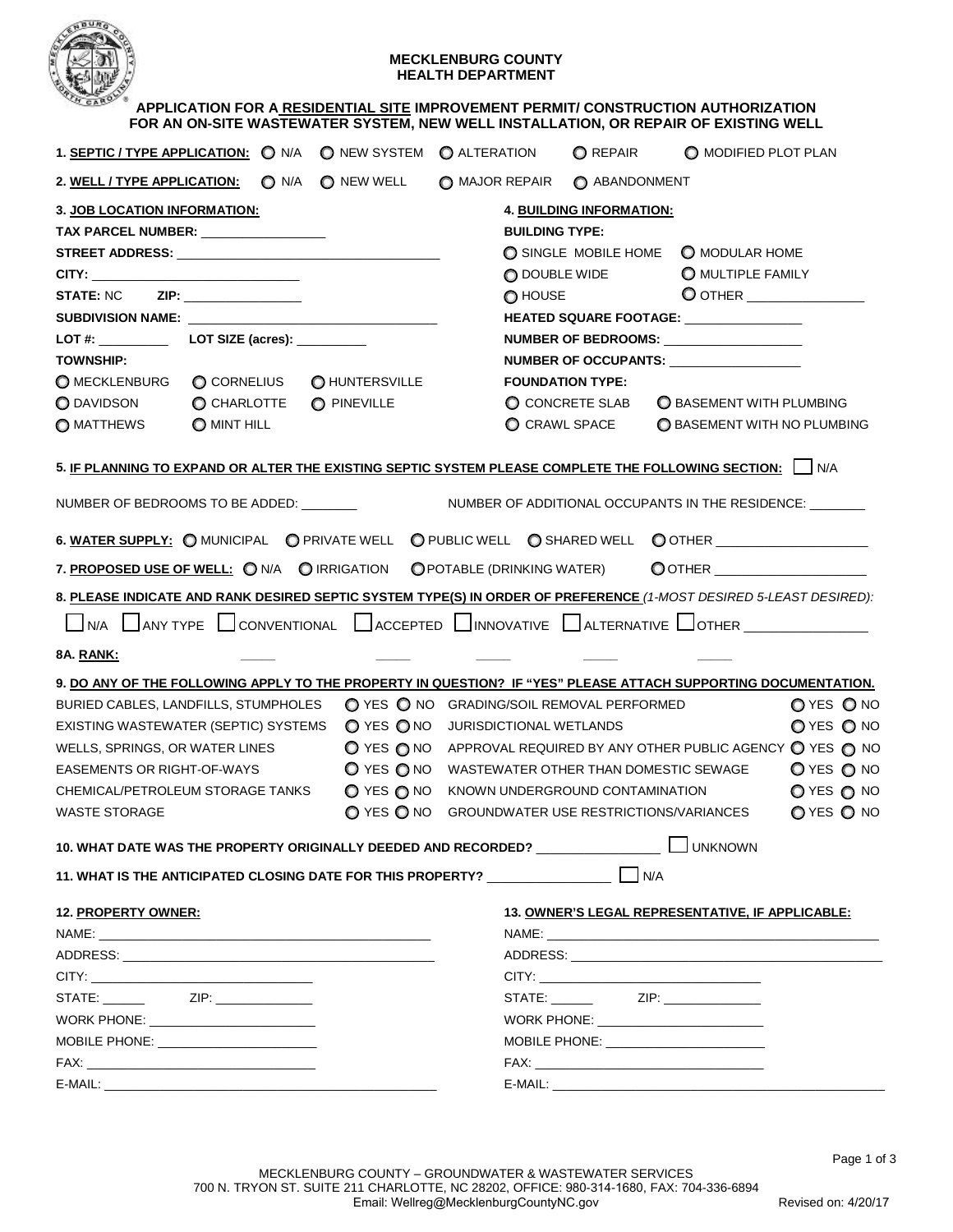## **14. SEPTIC SYSTEM PERMIT APPLICATION:**

If the information in this application is falsified, changed, or the site is altered, then the Improvement Permit and Authorization to Construct shall become invalid. I have read this application and certify that the information provided herein is true, complete and correct. Authorized county and state officials are granted right of entry to conduct necessary inspections to determine compliance with applicable laws and rules. I understand that I am solely responsible for the proper identification and labeling of all property lines and corners and making the site accessible so that a complete site evaluation can be performed. The permit is valid for either sixty (60) months or is non-expiring depending upon the documentation submitted: complete site plan = 60 months, complete plat = non-expiring.

(Initial here for septic system applications)

#### **15. WELL PERMIT APPLICATION:**

If the information in this application is falsified, changed, or the site is altered, then the Well Permit shall become invalid. I have read this application and certify that the information provided herein is true, complete and correct. Authorized county and state officials are granted right of entry to conduct necessary inspections to determine compliance with applicable laws and rules. I understand that I am solely responsible for the proper identification and labeling of all property lines and corners and making the site accessible so that a complete site evaluation can be performed. The permit is valid for a period of twelve (12) months from the date of issuance.

\_\_\_\_\_\_\_\_\_\_\_\_\_\_\_ (Initial here for well applications)

### **16. APPLICATION SIGNATURE SECTION:**

**ONLY COMPLETE APPLICATIONS WILL BE PROCESSED**. A proper signature is required in order to process your application. Please review the application carefully and sign in the space provided below. A PROPOSED PLOT PLAN is required to be submitted with each application.

| Property Owner's or Owner's Legal Representative Signature |                            | Date                                 |
|------------------------------------------------------------|----------------------------|--------------------------------------|
|                                                            | OFFICE USE ONLY            |                                      |
| O SURVEY PLAT TO SCALE SUBMITTED                           | SCALED SITE PLAN SUBMITTED | O UN-SCALED SITE PLAN SUBMITTED      |
| SEPTIC APPLICATION FEE RECEIVED: \$                        |                            | DATE FEE RECEIVED: _________________ |
| WELL APPLICATION FEE RECEIVED: \$                          |                            | DATE FEE RECEIVED: ________________  |
|                                                            |                            |                                      |
| GWS FILE NUMBER ASSIGNED: _____________________            |                            |                                      |
| APPLICATION ID NUMBER ASSIGNED: ______________             |                            |                                      |
| <b>COMMENTS:</b>                                           |                            |                                      |
|                                                            |                            |                                      |
|                                                            |                            |                                      |
|                                                            |                            |                                      |
|                                                            |                            |                                      |
|                                                            |                            |                                      |
|                                                            |                            |                                      |
|                                                            |                            |                                      |
|                                                            |                            |                                      |
|                                                            |                            |                                      |